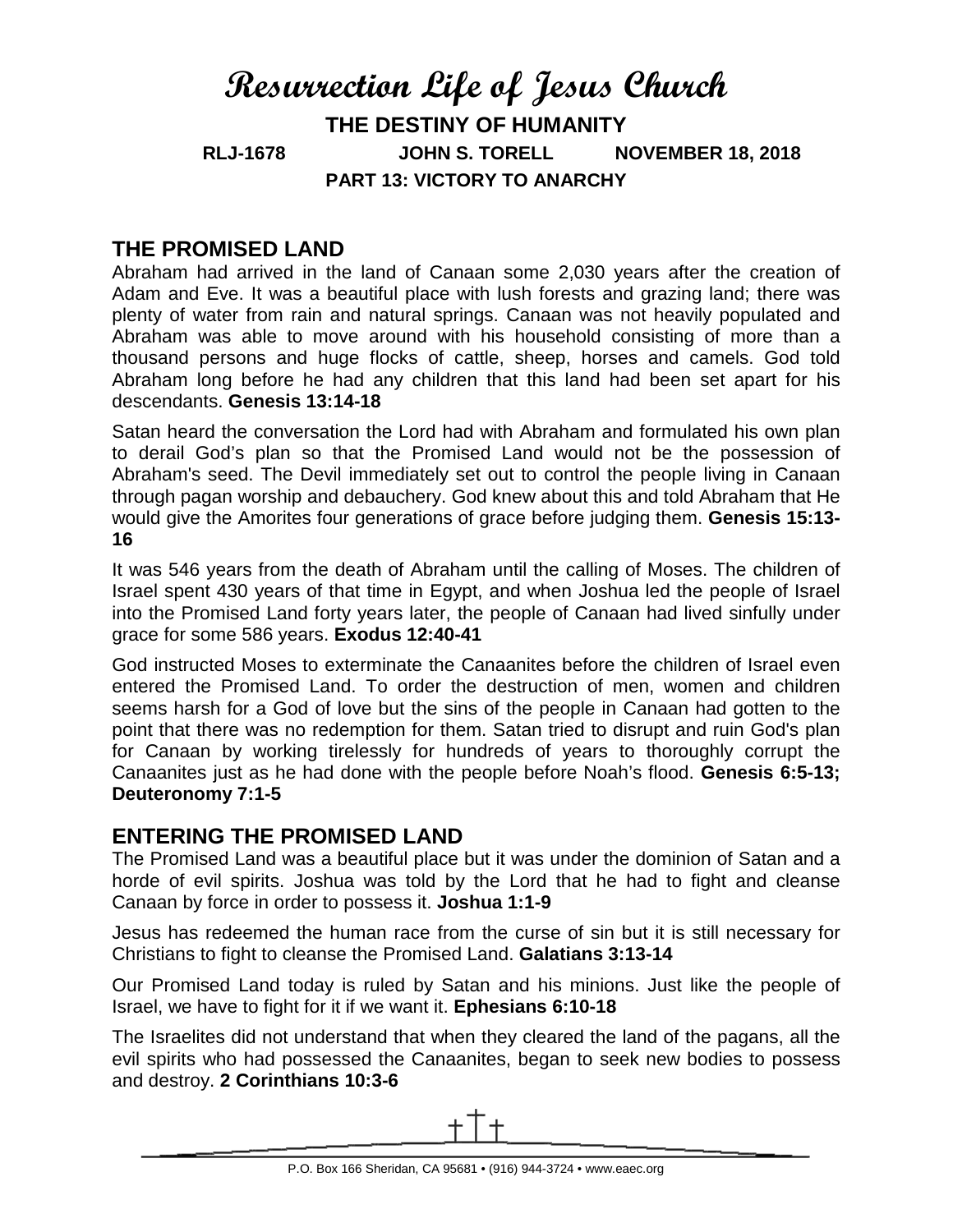When evil spirits possessed Achan and led him to disobey God by taking the cursed objects, the Lord reacted swiftly and demanded a cleansing from sin. His wife and children had also been spiritually contaminated and they had to die as well in order to cleanse the people from spiritual contamination. **Joshua 7:10-13, 22-26**

# **SATAN HELD THE PROMISED LAND**

Satan is not omnipresent, meaning that he can only be in one place at a time. In order to extend his control over people, the Devil is using devils (evil spirits, demons) to carry out his wishes. In order to control a certain region on earth, evil spirits will entice humans to set up idols, sacrifice and worship them. Evil spirits are behind the idols, and when an idol is worshiped, it gives the demons the legal right to possess the people, but also to spiritually control the land. **1 Corinthians 10:19-22**

The nations living in the land of Canaan were heavily into idol worship, which included human sacrifices to their false gods. Since God had already chosen the land of Canaan to be the homeland of the Israelites and the location where the future Messiah would appear, the Devil had worked for some 586 years to make sure that every human living there was possessed by demons regardless of age and that powerful principalities controlled the land itself. **Daniel 10:11-14, 20-21; Ephesians 6:10-12**

The same holds true for each Christian. While it is true that we have been saved and moved from Kingdom of Satan into the Kingdom of God, we are still living on the earth with Satan as the god of this world and myriads of fallen angels and evil spirits, constantly contesting the Christian lifestyle. **John 12:31; 14:30; 16:11; 2 Corinthians 4:4**

# **ETHNIC CLEANSING**

The Lord told Joshua to exterminate the pagan people in Canaan and Joshua set out to do as God instructed. **Joshua 10:28-43**

Just like God hardened the heart of Pharaoh, so God also hardened the hearts of the kings and the people of Canaan in order to judge and kill them. **Exodus 9:12; Joshua 11:20**

- God killed everyone except for eight people during Noah's worldwide flood.
- God annihilated everyone in Sodom and Gomorrah except for Lot and his two daughters.
- God ordered Joshua to exterminate all the people living in Canaan.

The problem was that the leadership under Joshua did not fully obey what God had decreed. They left pockets of Canaanites throughout the Promised Land and thus Satan had strongholds from which he would later use to pervert the Israelites. **Joshua 13:13; 16:10**

A Christian must root out all sin from his life; there can be no pockets of sin left if there is to be victory. **Hebrews 12:1-2**